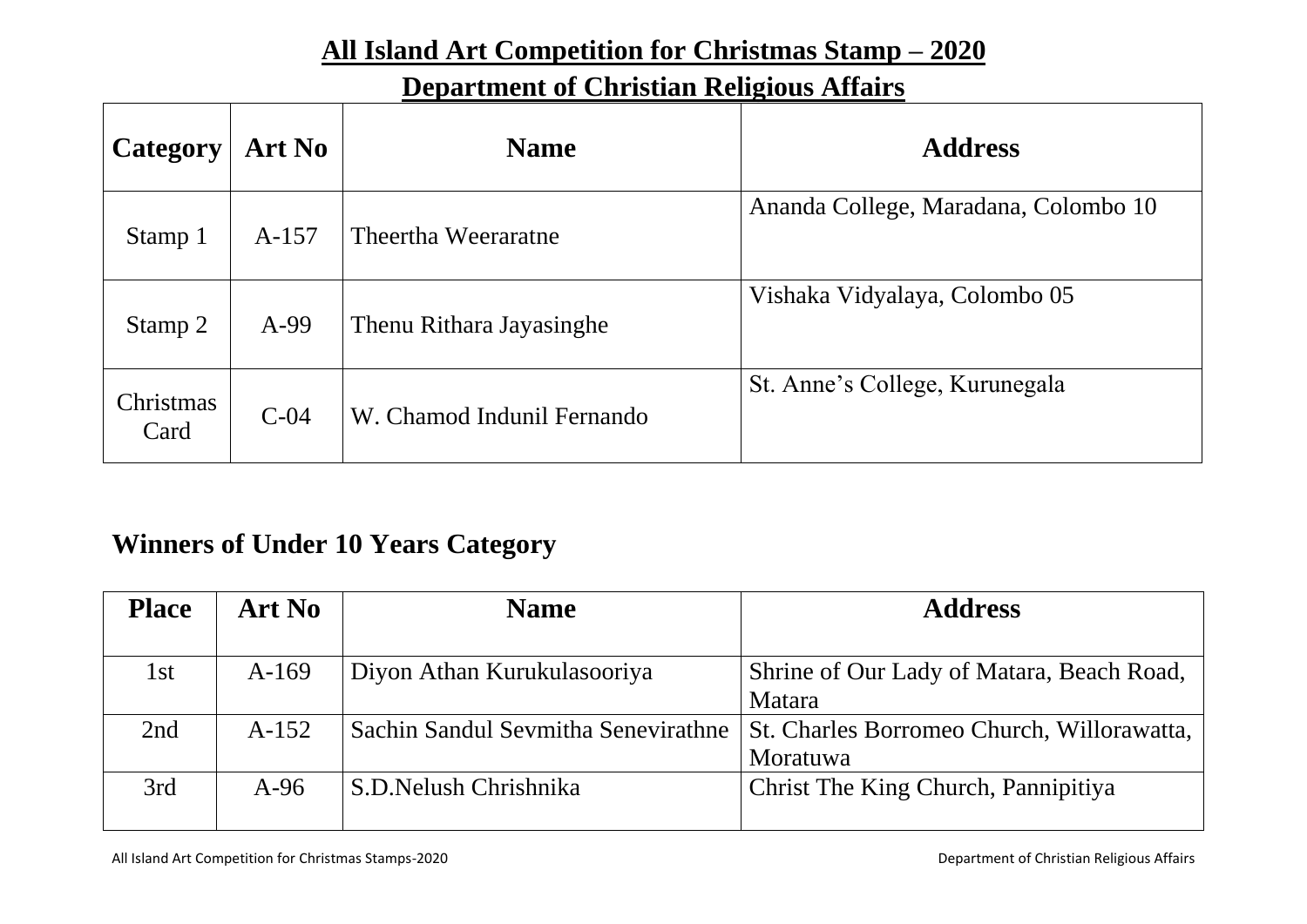## **Winners of 11-15 Years Category**

| <b>Place</b> | <b>Art No</b> | <b>Name</b>                                | <b>Address</b>                         |
|--------------|---------------|--------------------------------------------|----------------------------------------|
| 1st          | $B-62$        | R.A. Esheli Nesakya                        | Musaeus College, Colombo 07            |
| 2nd          | <b>B-288</b>  | H. Sinali Ruwanya Thushmini Peiris         | Anula Vidyalaya, Nugegoda              |
| 3rd          | $B-16$        | Kanugalawaththage Nimesh Chamath<br>Perera | Mother Most Admirable Church, Hapugoda |

## **Winners of 16-21 Years Category**

| <b>Place</b> | <b>Art No</b> | <b>Name</b>                     | <b>Address</b>                  |
|--------------|---------------|---------------------------------|---------------------------------|
|              |               |                                 |                                 |
| 1st          | $C-26$        | W.T. Sathya Sathsarani Fernando | Holly Family Convent, Kaluthara |
| 2nd          | $C-14$        | W.M. Reshma Jeewanthi Fernando  | St. Peter's Church, Negombo     |
| 3rd          | $C-22$        | Tharindu Chamod Haputhanthri    | Dewsiripura Rd, Thalawakale     |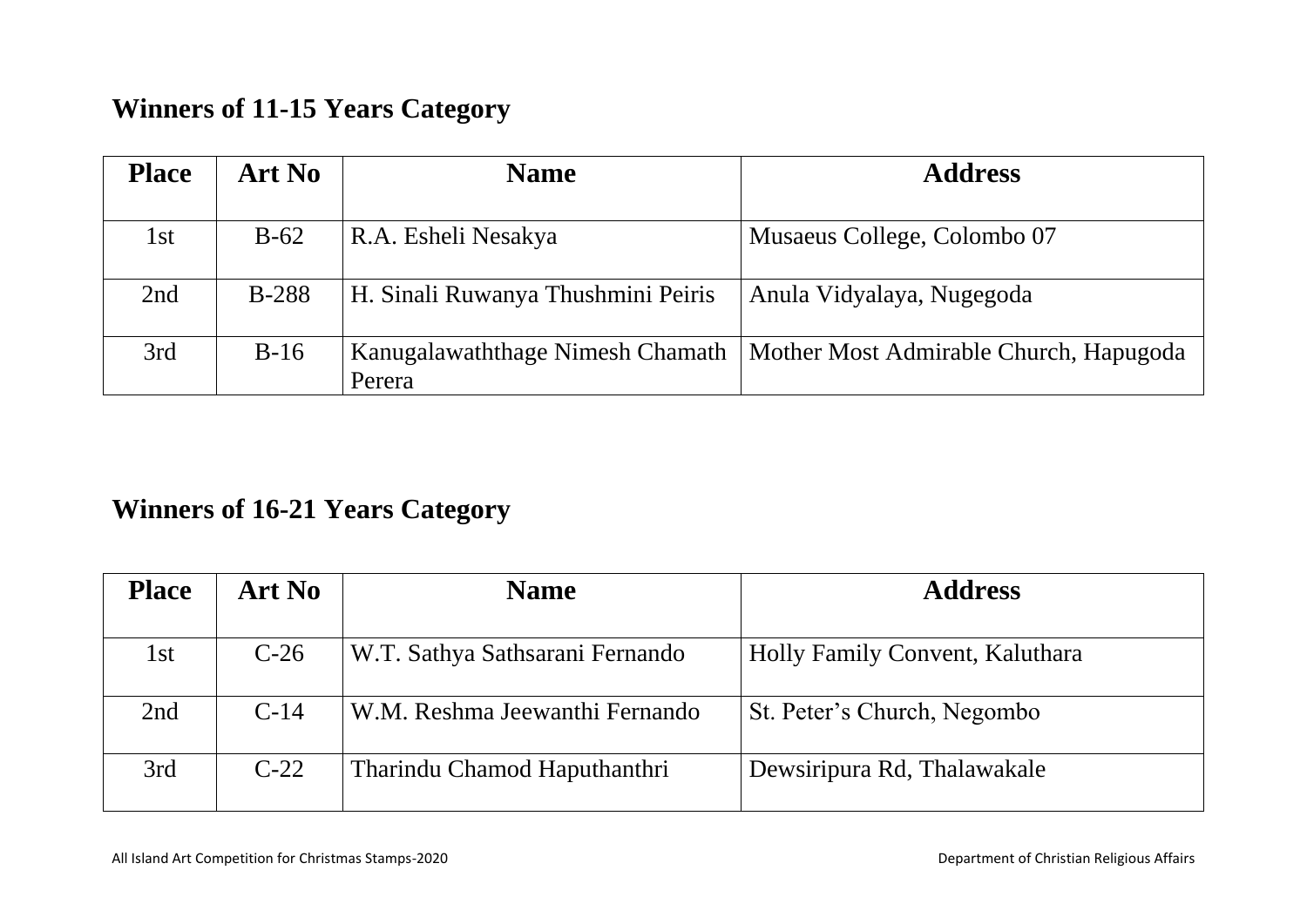## **Winners of Above 21 Years Category**

| <b>Place</b> | Art No | <b>Name</b>                     | <b>Address</b>                            |
|--------------|--------|---------------------------------|-------------------------------------------|
|              |        |                                 |                                           |
| 1st          | $D-26$ | Marceline Heenkendha            | Shrine of Our Lady of Matara, Beach Road, |
|              |        |                                 | Matara                                    |
| 2nd          | $D-14$ | Dulaksha Kawishanka Jayawardena | St. Aloysius Seminary, Borella            |
| 3rd          | $D-28$ | Kankanige Pumali Shashiprabha   | St. Mary's Church, Weliwita, Kaduwela     |
|              |        | Perera                          |                                           |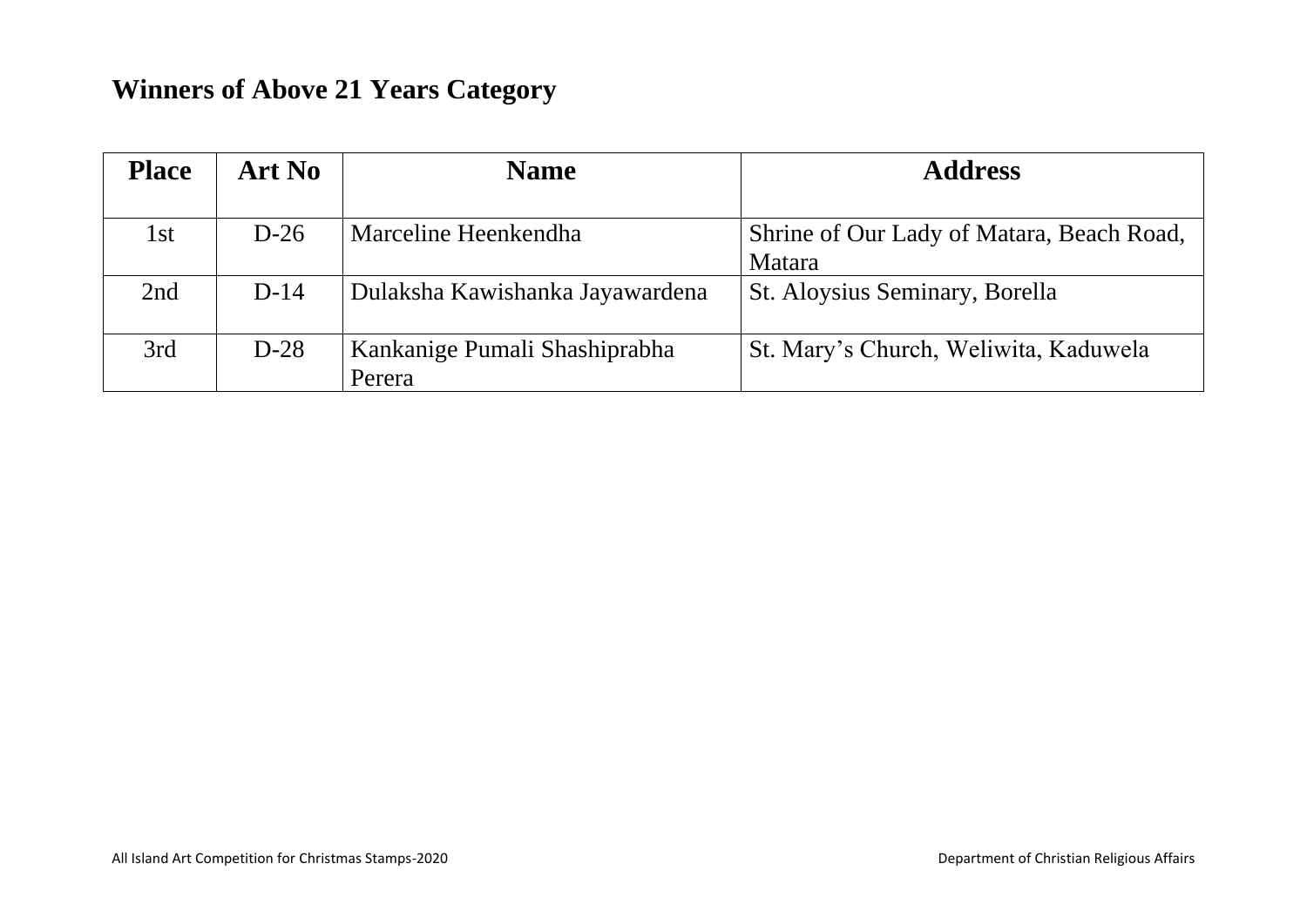### **All Island Art Competition for Christmas Stamp – 2020**

# **Department of Christian Religious Affairs**

## **Merit Awards**

## **Under 10 Years Category – "A"**

| N <sub>o</sub>   | Art<br>N <sub>0</sub> | <b>Name</b>                         | <b>Address</b>                                      |
|------------------|-----------------------|-------------------------------------|-----------------------------------------------------|
| 1.               | $A-01$                | Lakidu Fernando                     | St. Anthony's College, Katugastota                  |
| 2.               | $A-88$                | B.P.Nimitha Dulsadhu Sarathchandra  | Royal Collage, Colombo 07                           |
| 3.               | $A-97$                | Dehansa Chirathi Peiris             | Royal Institute International School, Nugegoda      |
| $\overline{4}$ . | $A-38$                | Methusha Devrandi Dassanayake       | Ambagasthanna Baptist Church, Ambagastanna,         |
|                  |                       |                                     | Rattota                                             |
| 5.               | $A-58$                | K.P. Raminthi Ihansa Neththranjalee | Sri Bodhi Primary School, Gampaha                   |
| 6.               | $A-27$                | D.M.S.Ohara Jayasinghe              | Holy Family Convent, Kurunegala                     |
| 7.               | A-89                  | H.R. Damsarana Sathkirana Peiris    | Royal Collage, Colombo 07                           |
| 8.               | $A-87$                | B.P. Nethuki Dhulya Sarathchandra   | Siri Sumana Sunday School, Thalangama North,        |
|                  |                       |                                     | Koswaththa                                          |
| 9.               | $A-67$                | Dambura Withanachchi Chamalka       | G/Christ Church Boy's College, Baddegama            |
|                  |                       | Nethmithu Kumara                    |                                                     |
| 10.              | $A-21$                | P.A. Aneesha Rasini Jayawardhane    | St. Joseph's Church, Wennappuwa                     |
| 11.              | $A-28$                | Shehen Gaveesha Kariyawasam         | Holy Rosary Church, Welikanna, Waga                 |
| 12.              | $A-70$                | W. Enara Ann Verjini                | Church of Our Lady of Perpetual Help, 18 Mile Post, |
|                  |                       |                                     | Padaviya                                            |
| 13.              | $A-68$                | M.A. Senaya Nehansi                 | Kaluthara Balika Vidyalaya, Kaluthara               |
| 14.              | $A-81$                | W.A. Senuli Dahampali Wijesinghe    | Sri Rahula Balika Maha Vidyalaya, Malabe            |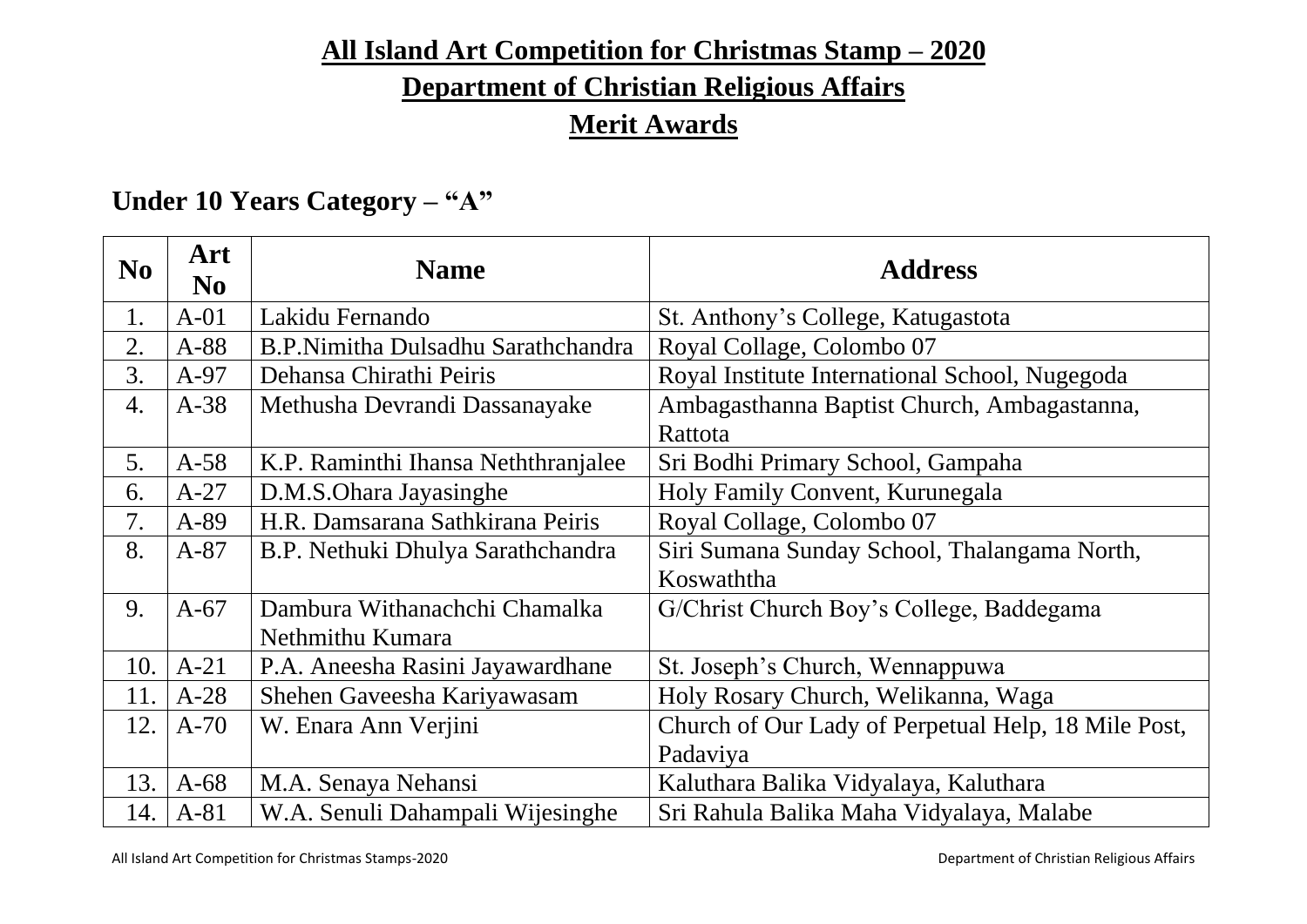| 15. | $A-163$   | L.D. Disathmi Thumalya Jayasinghe | Kaluthara Balika Vidyalaya, Kaluthara            |
|-----|-----------|-----------------------------------|--------------------------------------------------|
| 16. | $A-84$    | E.M. Nethya Ayandhi Thilakarathne | St. Bernadette Maha Vidyalaya, Polgahawela       |
| 17. | $A-30$    | Akein Dulnith Henry Pietersz      | St. Joseph Church, Wennappuwa                    |
| 18. | $A-12$    | A.H. Tewin Thewjan Athavudha      | St. Cajetan's Church, Kotugoda                   |
| 19. | $A-13$    | Akalanka Abhiman Karunarathne     | Springfield College, 222/1, George E De Silva    |
|     |           |                                   | Mawatha, Anniewatta, Kandy                       |
| 20. | $A-35$    | Thanumi Sanulya De Silva          | Sacred Heart Convent, Habaraduwa                 |
| 21. | $A-14$    | K.L. Haseka Metheshi Thehansa     | St. Joseph's College- Colombo 10, Negombo Banch, |
|     |           | Perera                            | Kadoluyana                                       |
| 22. | $A-211$   | Seja Dewthilini Silva             | St. Mary's Sunday School, Weliwita, Kaduwela     |
| 23. | $A-02$    | G. Dhilen Kethaka                 | Muladiyawala Maha Vidyalaya, Ambilipitiya        |
| 24. | $A - 214$ | L.D.Odelia Stefni                 | Holy Family Convent, Bambalapitiya               |
| 25. | $A-82$    | G. Ranushi Ann Diluka Fernando    | Holy Family Convent, Kaluthara                   |
| 26. | $A-102$   | K.A.D. Sanulya Vimandi            | Sri Sudharmawardhana Sunday School, Sri Sambodhi |
|     |           | Kariyawasam                       | Viharaya, Bopaththa, Gothatuwa                   |
| 27. | $A-213$   | Sunari Kodikara                   | Holy Family Convent, Bambalapitiya               |
| 28. | $A-212$   | H.A.Pamara Jithmini               | St. Mary's Sunday School, Weliwita, Kaduwela     |
| 29. | $A-215$   | Suneli Kodikara                   | Holy Family Convent, Bambalapitiya               |
| 30. | $A-57$    | Paul Pragash Praveen Jordan Smith | Infant Jesus Church, Orr's Hill, Trincomalee     |
| 31. | $A-53$    | Ravikumar Dhanushika              | MU/Mullaitivu R.C.T. Girls' School, Mullaitivu   |
| 32. | $A-62$    | <b>Jokin Devananth Prishran</b>   | MU/Mullaitivu R.C.T. Girls' School, Mullaitivu   |
| 33. | $A-55$    | Amilas Kaaruja                    | MU/Mullaitivu R.C.T. Girls' School, Mullaitivu   |
| 34. | $A-59$    | Chandra Mohan Sayinthavi          | MU/Mullaitivu R.C.T. Girls' School, Mullaitivu   |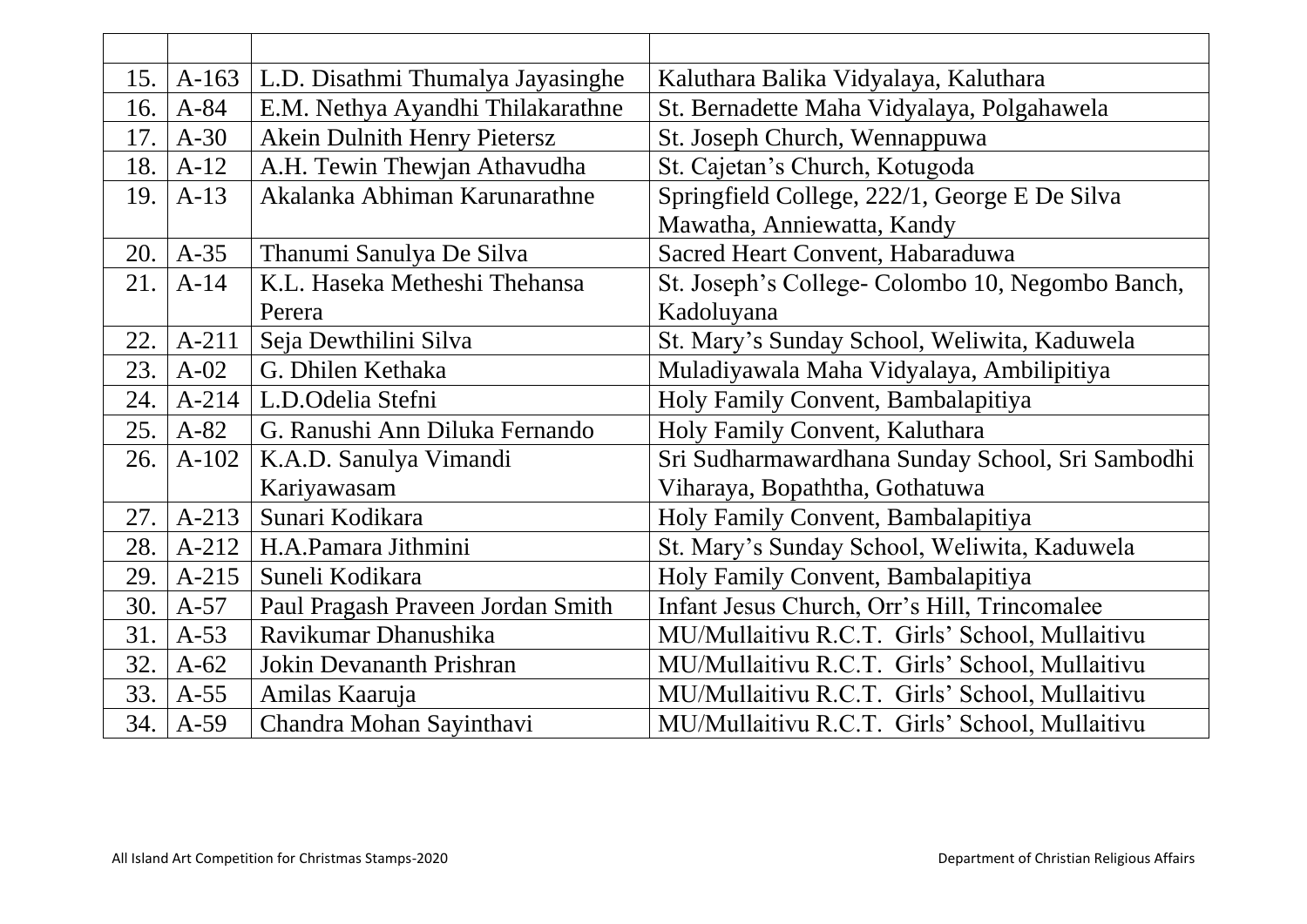## **All Island Art Competition for Christmas Stamp – 2020 Department of Christian Religious Affairs Merit Awards**

### **Between 11 - 15 Years Category – "B"**

| N <sub>0</sub> | Art<br>N <sub>0</sub> | <b>Name</b>                     | <b>Address</b>                                      |
|----------------|-----------------------|---------------------------------|-----------------------------------------------------|
| 1.             | $B-37$                | Hareen Damian Tennekoon         | St. Sebastian's Church, Moragoda, Gampaha           |
| 2.             | $B-01$                | Natasha Krishani Fernando       | Sacred Heart Church, Katugastota                    |
| 3.             | $B-160$               | Muthunamagonnage Sasidu Laksith | St. Joseph's Church, Wennappuwa                     |
|                |                       | Fernando                        |                                                     |
| 4.             | $B-175$               | K. Thisum Nimsara Peiris        | St. Anne's Church, Kurana, Negombo                  |
| 5.             | $B-165$               | P. Yohan Christith Perera       | St. Mary's Boy's College, Chilaw                    |
| 6.             | $B-69$                | M. Shefan Abhisheka Cooray      | St. Anne's Church, Beruwala                         |
| 7.             | $B-253$               | Rashenth Adhithya               | St. Aloysius Seminary, No.35, Kynsey Road,          |
|                |                       |                                 | Colombo <sub>08</sub>                               |
| 8.             | <b>B-231</b>          | H.A.S. Kaveesha Bandara         | Pinnawala Maha Vidyalaya, Kegalla                   |
| 9.             | <b>B-287</b>          | P.V. Dinith Sawinda             | Dharmapala Vidyalaya, Pannpitiya                    |
| 10.            | $B-65$                | M.A.A.Nirmal Perera             | St. Mary's Church, Katupotha                        |
| 11.            | $B-145$               | A.M. Kalshan Meth Pushpakumara  | De Mazenod College, Kandana                         |
| 12.            | $B-63$                | Natalia Mariya Pereira          | Holy Family Convent, Bambalapitiya                  |
| 13.            | $B-111$               | H.M. Sammani Upeksha            | St. John The Baptist's Church, Mangalaeliya, Mundal |
| 14.            | <b>B-131</b>          | S.N.V. Elisha Dias              | Sts. Peter & Paul Church, Ragama                    |
| 15.            | <b>B-189</b>          | M.T. Senomi Oneli Liyansa       | Viharamahadevi Balika Vidyalaya, Kiribathgoda       |

All Island Art Competition for Christmas Stamps-2020 **Department of Christian Religious Affairs**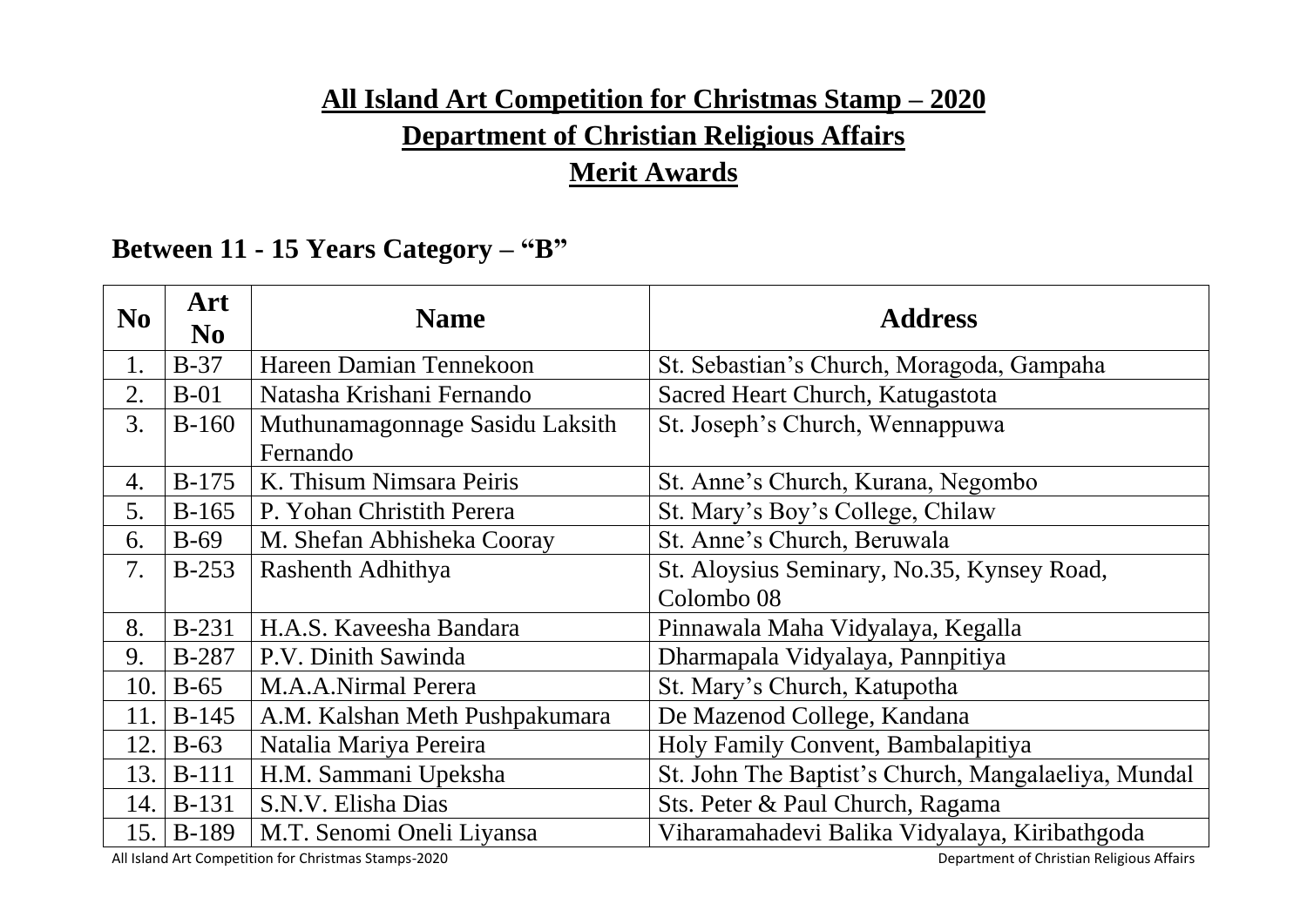| 16. | $B-176$      | V.A.D. Nimashi Darshani Vithana     | Sts. Peter & Paul Church, Ragama                    |
|-----|--------------|-------------------------------------|-----------------------------------------------------|
| 17. | $B-73$       | H.A. C. Hasarali Perera             | St. Joseph's Church, Wennappuwa                     |
| 18. | $B-141$      | Nethma Nathan Kurukulasooriya       | Shrine of Our Lady of Matara, Beach Road, Matara    |
| 19. | $B-48$       | D. Stefni Mari Balasooriya          | Carmel Balika M. M. Viduhala, Chilaw                |
| 20. | $B-247$      | R.P.D. Sethmini Tharunima           | Sri Sarananda M.M. Vidyalaya, Kuliyapitiya          |
|     |              | Jayaweera                           |                                                     |
| 21. | $B-72$       | Newanmi Juliyana Waniganayake       | Holy Family Convent, Bambalapitiya                  |
| 22. | <b>B-183</b> | W. Sulakna Dulandee                 | St. Charles Borromeo Church, Willorawatta,          |
|     |              |                                     | Moratuwa                                            |
| 23. | <b>B-286</b> | P.W. Dilith Saminda                 | Dharmapala Vidyalaya, Pannpitiya                    |
| 24. | $B-130$      | Aveesha Hansana Herat               | St. Anne's Cathedral, St. Anne's Street, Kurunegala |
| 25. | <b>B-197</b> | G.B.S.Uththarangi                   | Holy Family Convent, Kurunegala                     |
| 26. | $B-167$      | Devlini Denethmi Kudathanthirige    | Colombo South International College                 |
| 27. | $B-292$      | Paulus Nilamagan                    | St. Sebastian's Cathedral, Mannar                   |
| 28. | $B-71$       | B.D.S. Denethya                     | Kalutara Balika Vidyalaya, Kalutara                 |
| 29. | $B-148$      | S. Tharushika Nethmini Disanayake   | Holy Rosary Church, Hewadiwela                      |
| 30. | <b>B-158</b> | B.D. Isakya Malsadhi Dharshanapriya | Vishaka Vidyalaya, Colombo 05                       |
| 31. | $B-123$      | Kenolee Thisansa Kurukulasuriya     | Girls' High School, Kandy                           |
| 32. | $B-140$      | M.K. Geenadi Indusarani             | Gothami Balika Vidyalaya, Colombo 10                |
| 33. | $B-101$      | Dilmi Manjula Gunasinghe            | Kalutara Balika Vidyalaya, Kalutara                 |
| 34. | <b>B-98</b>  | T. Lithumi Lochani                  | Kalutara Balika Vidyalaya, Kalutara                 |
| 35. | $B-67$       | L. Nethuki Nulara De Silva          | Holy Family Convent, Bambalapitiya                  |
| 36. | $B-55$       | W.M. Jinani Charmi Fernando         | St. Sebastian's Church, Moratuwa                    |
| 37. | $B-95$       | M. Prashansi Sithmini               | Kalutara Balika Vidyalaya, Kalutara                 |
| 38. | $B-230$      | W.Roshan Dilantha Fernando          | St. Peters Church, Negombo                          |
| 39. | $B-26$       | D.N. Mihara Mendis                  | Holy Family Convent, Bambalapitiya                  |
|     | 40. $B-166$  | K. Kevin Dilan Fonseka              | St. Anne's Church, Beruwala                         |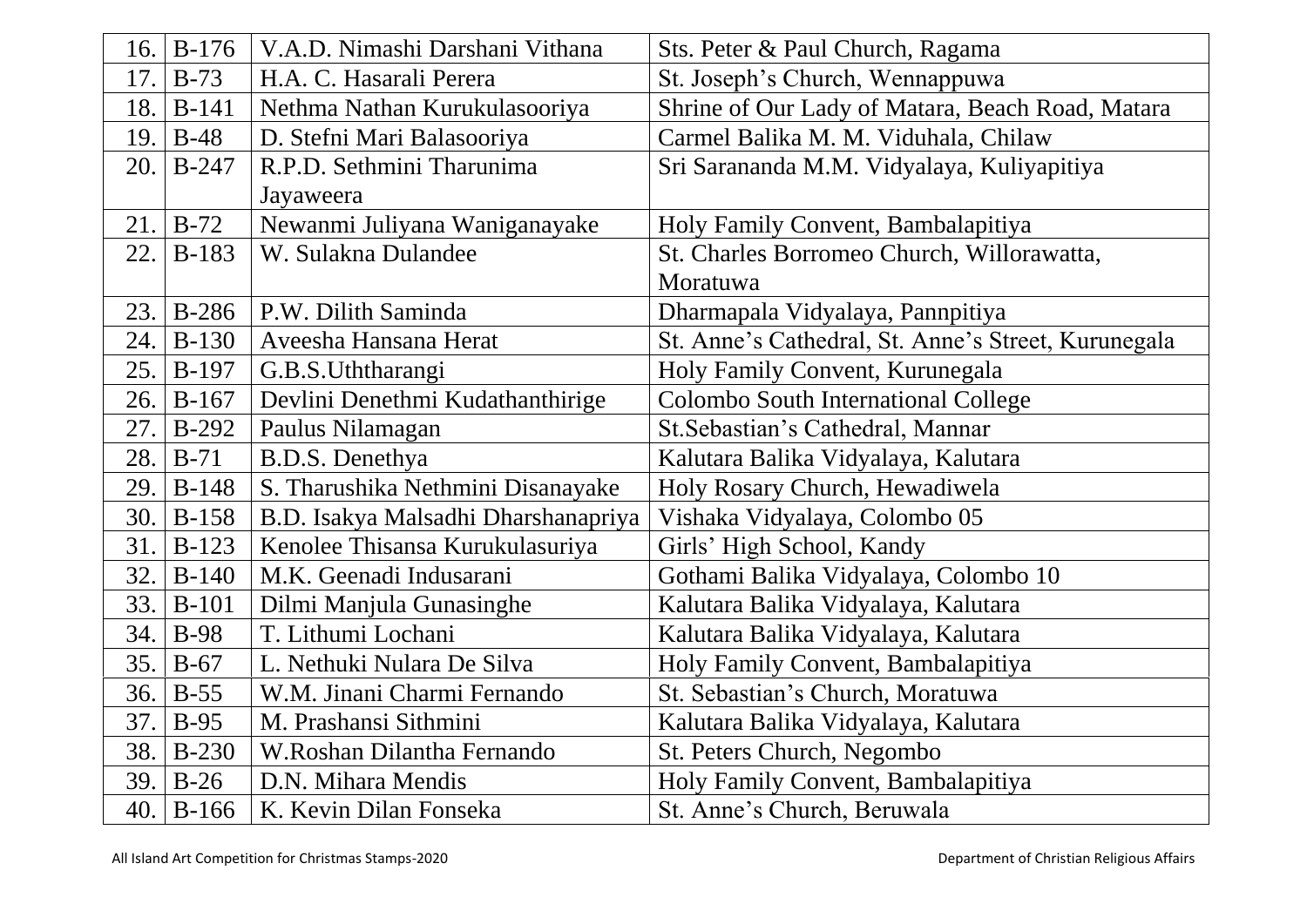| $41.$ B-20           | D. Nethli Shiomi                      | Holy Family Convent, Bambalapitiya                                      |
|----------------------|---------------------------------------|-------------------------------------------------------------------------|
|                      | 42. B-146   N.A. Sandesh Emal Gimhana | St. Peter's College-Colombo 04, Gampaha Branch,                         |
|                      |                                       | Minuwangoda Road, Udugampola                                            |
| $43. \mid B-59 \mid$ |                                       | D.L. Thewanma Sethnadi Disanayake   Don Fredrick Maha Vidyalaya, Horana |
|                      | 44. B-295   D.L. Dhilanma Dhamnadhi   | Mahinda Rajapakshe Vidyalaya                                            |
|                      | Disanayake                            |                                                                         |
|                      | 45.   B-168   Veenasraja Asmika       | Infant Jesus Church, Kokkagalai, Madulseemai                            |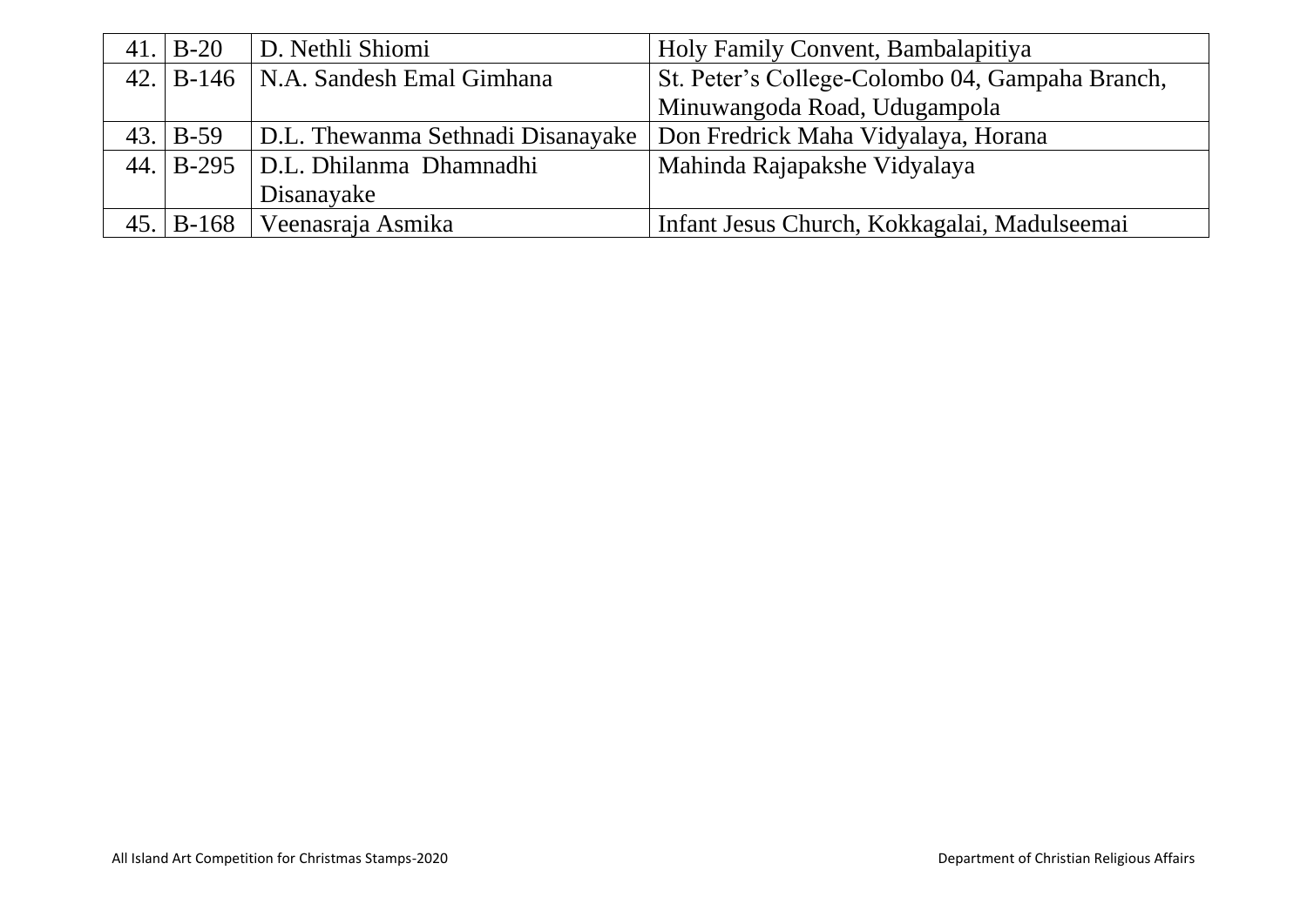## **All Island Art Competition for Christmas Stamp – 2020 Department of Christian Religious Affairs Merit Awards**

## **Between 16 - 21 Years Category – "C"**

| N <sub>0</sub> | Art<br>N <sub>0</sub> | <b>Name</b>                      | <b>Address</b>                       |
|----------------|-----------------------|----------------------------------|--------------------------------------|
| 1.             | $C-53$                | H.K. Vinuki Hasithma De Silva    | St. Anne's Church, Wattala           |
| 2.             | $C-03$                | Ushani Vinodya Wijesinghe        | St. Mary's Church, Dehiwala          |
| 3.             | $C-06$                | Himashi Nimesha Kariyawasam      | Holy Rosary Church, Welikanna, Waga  |
| 4.             | $C-23$                | R.M. Dewani Rasangika Rathnayake | Aluthgedara, Amunudowa, Bandarawela  |
| 5.             | $C-52$                | A.G. Geeth Kalpa Perera          | St. Anne's Church, Beruwala          |
| 6.             | $C-54$                | H.K. Vinumi Senethma De Silva    | St. Anne's Church, Wattala           |
| 7.             | $C-01$                | Randeeni Fernando                | Holy Family Convent, Bambalapitiya   |
| 8.             | $C-07$                | Senaya De Silva                  | Holy Family Convent, Bambalapitiya   |
| 9.             | $C-24$                | Dewage Charudatha Dewanmina      | Colombo South International College  |
| 10.            | $C-27$                | A. Senal Vidun Fernando          | Church of the Holy Spirit, Wadduwa   |
| 11.            | $C-11$                | H. Sanugi Dinhara                | Thakshila Vidyalaya, Horana          |
| 12.            | $C-55$                | P.Anne Alexchiya                 | St. Sebastian's Cathedral, Mannar    |
| 13.            | $C-47$                | A.Mariya Sudarshana              | St. Sebastian's Cathedral, Mannar    |
| 14.            | $C-18$                | H.R. Anuji Gayathri Nissanka     | Royal International School, Kegalle  |
| 15.            | $C-25$                | Tharushi Naumika Khrishokumar    | Ave Maria Balika Viduhala, Negombo   |
| 16.            | $C-31$                | Kavya Samanali Jayathilake       | Rathnavali Balika Vidyalaya, Gampaha |
| 17.            | $C-19$                | S.H. Shamika Hirushan            | De Mazenod College, Kandana          |